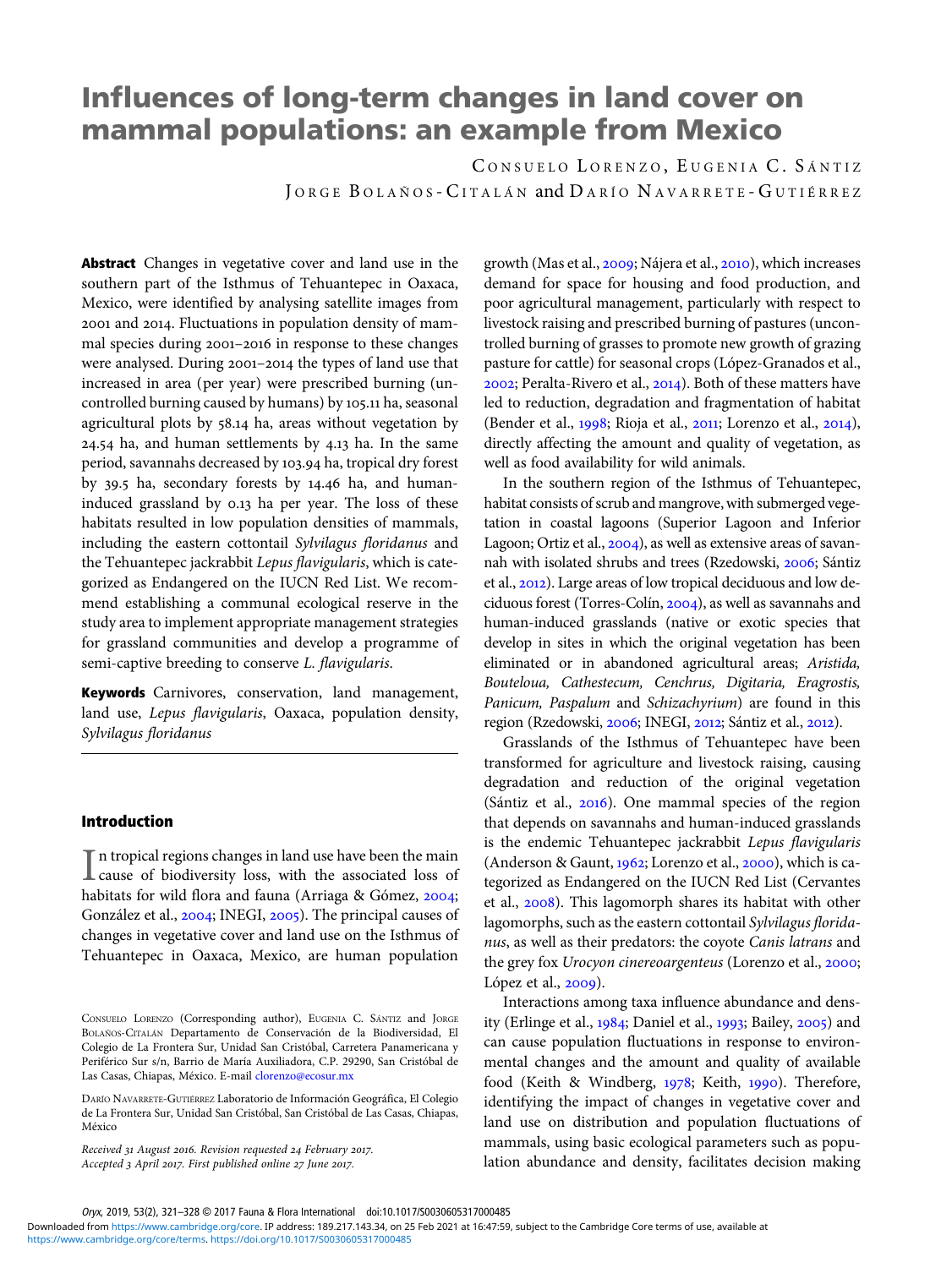for the conservation of endemic and threatened mammal species, such as L. flavigularis, as well as adequate management of agriculture and other land-based economic activities.

Densities of 6-13 individuals km<sup>-2</sup> have been reported for L. flavigularis (Lorenzo et al., 2000; Vargas, 2000; Sántiz, 2002), and abrupt changes in density have been recorded over 6 years of monitoring. These changes have been partially attributed to management practices such as prescribed burning and grazing (Lorenzo et al., 2008).

Given the importance for wildlife management and conservation of identifying long-term fluctuations in the population density of lagomorphs, the relationship of these fluctuations to those of carnivores, and the responses of lagomorph population densities to changes in vegetative cover and land use (such as grazing and prescribed burning), the objective of this study was to examine the relationships between fluctuations in population densities of mammals (L. flavigularis, S. floridanus, and their natural predators U. cinereoargenteus and C. latrans) and changes in land use and vegetative cover over a 16-year period.

## Study area

Land use and vegetative cover were analysed in four municipalities in the southern region of the Isthmus of Tehuantepec in the Mexican state of Oaxaca: San Francisco del Mar, San Francisco Ixhuatán, San Dionisio del Mar, and Juchitán de Zaragoza. Mammals were monitored in Montecillo Santa Cruz in the municipality of San Francisco del Mar, and Huamuchil in the municipality of San Dionisio del Mar ([Fig.](#page-2-0) ). The study area comprised  $33.1 \text{ km}^2$  and the area surveyed for mammals was 1.6 km<sup>2</sup>. Climate is warm sub-humid, with a mean annual temperature of  $25^{\circ}$ C, and mean total annual precipitation of 932.2 mm (García,  $1988$ ).

Residents of Montecillo Santa Cruz are traditional fishers, although over the past decade they have begun to plant sorghum for sale and use as fodder for livestock, and maize and watermelon for family consumption (Vargas, 2001; Sántiz et al., 2012). Cattle are raised extensively in all grassland areas, and prescribed burning is carried out to promote regeneration of grasses (Lorenzo et al., 2000, 2008; Vargas, 2000).

Within the study area a sand bar connects the Inferior Lagoon with the Gulf of Tehuantepec [\(Fig.](#page-2-0) 1). The sand bar closes and opens cyclically, changing in length as a result of natural events (e.g. changes in sea level, hurricanes). This process affects local people's socio-economic activities, as they principally engage in fishing. When the sand bar is closed, movement of fish and nutrients from the Gulf of Tehuantepec to the Inferior Lagoon is inhibited, and fish and shrimp populations decrease, and therefore local people turn to subsistence hunting, which has a negative effect on populations of lagomorphs, mainly L. flavigularis. Grey foxes and coyotes are also hunted, although not on a regular basis (J. Antonio, pers. comm.).

## Methods

# Surveys

The population density of L. flavigularis, S. floridanus and the carnivores U. cinereoargenteus and C. latrans was estimated annually during at least 1 month in the dry season (November–April) and 1 month in the rainy season (May-October) over 16 years (2001-2016). As there were few sightings of U. cinereoargenteus and C. latrans, these were grouped together as carnivores. We used the line transect method (Buckland et al., 2015) to monitor mammal species along an 8 km transect of variable width between Montecillo Santa Cruz and Huamuchil. This transect was established according to accessibility (traversable roads) and visibility (flat open areas) [\(Fig.](#page-2-0) ). Number of individuals was recorded while travelling along the transect in a pickup truck at 5-10 km per hour, at night, using halogen lanterns for illumination. Geographical location, altitude, habitat type, and perpendicular distance (the shortest distance from the individual to the transect, in m; Buckland et al., 2015) were recorded for each individual observed. The perpendicular distance was recorded for jackrabbits and cottontail rabbits since 2001, and for carnivores since . For this, an electronic distance measuring device (Bushnell Yardage Pro, Bushnell Corporation, Overland Park, USA) was used. All surveys were conducted during .–., when lagomorphs and carnivores are most active (Carrillo-Reyes et al., 2010; Rioja et al., 2011). Each night, the same 8 km transect was travelled in both directions, at least 2 hours apart to avoid duplicating data (in number of records and kilometers travelled); each mammal observed was recorded, and density was estimated using these data.

Data were analysed using Distance 6.0 (Buckland et al., ) to estimate density for each mammal species, and we considered each direction travelled along the transect to be independent (i.e. we analysed the data for each direction independently). To evaluate the probability of detecting animals, the four models used by Distance were tested: halfnormal, uniform, hazard rate, and negative exponential. Each model varies depending on homogeneity of sightings, probability of detecting individuals according to the distance from which they are observed, and number of sightings (Buckland et al., 2015). In each case a cosine adjustment was assessed using likelihood ratio tests. The longest 5% of the perpendicular distances recorded throughout the analyses were eliminated to avoid bias introduced by atypical outlier distance sightings. The final model was

Oryx, 2019, 53(2), 321–328 © 2017 Fauna & Flora International doi:10.1017/S0030605317000485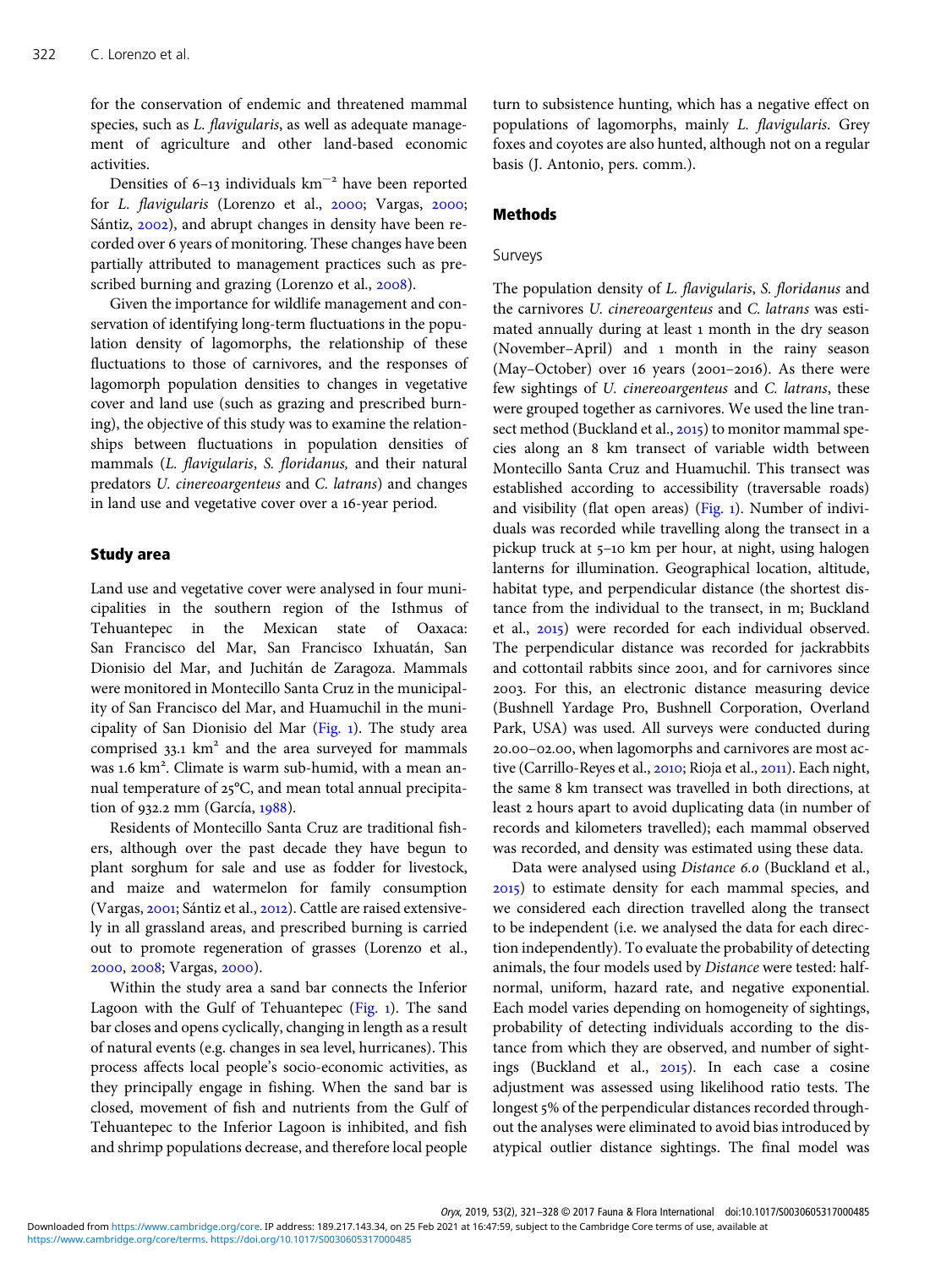<span id="page-2-0"></span>

chosen based on a combination of the lowest value for Akaike's information criterion (AIC) and the lowest variance (Rizo-Aguilar et al., 2016) for each year of monitoring. The population density obtained corresponds to the area monitored for mammals (1.6 km<sup>2</sup>; i.e. the length of the transect (8 km) multiplied by the maximum perpendicular distance (100 m each side of the transect) at which it is possible to identify observed animals). The results obtained for the density in the monitoring area (1.6 km<sup>2</sup>) were extrapolated to the total study area  $(33.1 \text{ km}^2)$ .

## Changes in vegetative cover and land use

Maps of vegetation and land use were created using analysis of a 2001 satellite image, from the Landsat Enhanced Thematic Mapper (ETM+), and a  $2014$  image from the Landsat Operational Land Imager (OLI). Changes in vegetative cover and land use were processed using the interdependent classification method (FAO, 1996), stratifying the two scenes with ArcGIS 10.2 (ESRI, Redlands, USA). Using this approach we delimited polygons for each type of vegetation and land use, to avoid bias in delimiting each thematic class. Estimating changes in surface area also involved the road layer, taken from a 2012 base map, using ArcGis 10.2, and the digital elevation model of Instituto Nacional de Estadística y Geografía (for 2013, with 30 m resolution).

To verify classification of the satellite image and ensure reliability of vegetative cover and land-use maps, 130 control points were recorded using a global positioning system in sites where the vegetation could potentially be interpreted

FIG. 1 Study area in Montecillo Santa Cruz, south-eastern Oaxaca, Mexico, in which vegetative cover and land use were analysed, with the location of an 8 km transect between Montecillo and Huamuchil along which lagomorphs and carnivores were monitored during 2001-2016



FIG. 2 Fluctuations in population densities of the Tehuantepec jackrabbit Lepus flavigularis, the eastern cottontail Sylvilagus floridanus, and carnivores (Canis latrans and Urocyon cinereoargenteus) in Montecillo Santa Cruz, Municipality San Francisco del Mar, and Huamuchil, Municipality San Dionisio del Mar, Oaxaca, Mexico (Fig. 1) during 2001-2016, with years indicated in which the sand bar was closed and in which there was extensive burning.

correctly or incorrectly from satellite images (Velázquez et al., 2002). For these points, types of vegetation and land use were described.

Once vegetation and land-use maps were drawn up for 2001 and 2014, along with the road layer and the digital elevation model, rates of change were estimated using the transition matrices (Bocco et al.,  $2001$ ) by superimposing maps using the Land Change Modeler module of IDRISI Selva v. 17.02 (Clark Labs, Worcester, USA). An equation proposed by the FAO  $(1996)$  was used to obtain rates of percentage change in surface area for each type of vegetation and land use. This procedure was applied to all types of vegetation and land use: human-induced grassland, savannah,

Oryx, 2019, 53(2), 321–328 © 2017 Fauna & Flora International doi:10.1017/S0030605317000485

[https://www.cambridge.org/core/terms.](https://www.cambridge.org/core/terms) <https://doi.org/10.1017/S0030605317000485> Downloaded from [https://www.cambridge.org/core.](https://www.cambridge.org/core) IP address: 189.217.143.34, on 25 Feb 2021 at 16:47:59, subject to the Cambridge Core terms of use, available at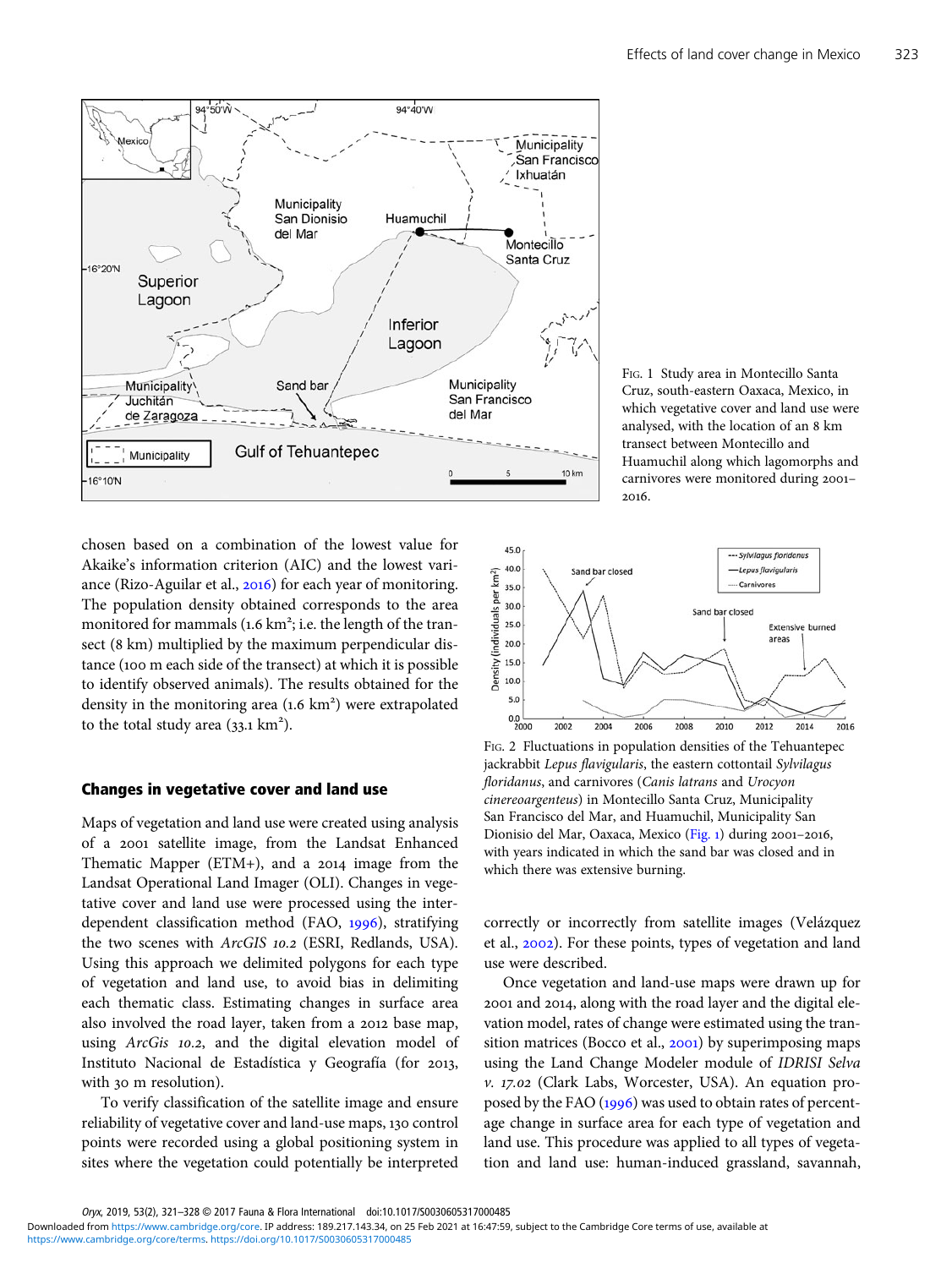| Types of vegetative cover and | Surface area (ha) |          |              | Change in | $%$ loss | Change per |
|-------------------------------|-------------------|----------|--------------|-----------|----------|------------|
| land use                      | 2001              | 2014     | $\delta$ (%) | area (ha) | or gain  | year (ha)  |
| Human-induced grassland       | 6,806.5           | 6,804.8  | $-0.002$     | $-1.710$  | $-0.03$  | $-0.13$    |
| Savannah                      | 8,174.5           | 6,823.4  | $-1.4$       | $-1351.2$ | $-16.5$  | $-103.94$  |
| Seasonal agriculture          | 3,087.1           | 3,842.9  | 1.8          | 755.8     | 24.5     | 58.14      |
| Human settlements             | 202.1             | 255.9    | 1.9          | 53.7      | 26.6     | 4.13       |
| Tropical dry forest           | 6,474.9           | 5,961.4  | $-0.7$       | $-513.5$  | $-7.9$   | $-39.50$   |
| Burned area                   | 957.2             | 2,323.5  | 7.4          | 1366.4    | 142.8    | 105.11     |
| Areas without vegetation      | 833.7             | 1,152.7  | 7.4          | 319.1     | 38.3     | 24.54      |
| Secondary forest              | 5,721.8           | 5,533.8  | 2.6          | $-187.9$  | $-3.3$   | $-14.46$   |
| Bodies of water               | 28,895.2          | 28,531.4 | $-0.3$       | $-363.8$  | $-1.3$   | $-27.98$   |
| Mangrove swamp                | 3,399.9           | 3,323.0  | $-0.1$       | $-76.9$   | $-2.3$   | $-5.92$    |

TABLE 1 Percentage change (δ) in surface area (ha) for each type of vegetation and land use in Montecillo Santa Cruz, Oaxaca, Mexico ([Fig.](#page-2-0) 1), in 2001 and 2014, with the change in area (ha), the percentage lost or gained, and the change per year (ha).

seasonal agriculture, human settlements, tropical dry forest, burned areas, areas without vegetation, secondary forest, bodies of water, and mangrove swamps. The results describe transitions from one type of land cover to another throughout the region (Velázquez et al., 2002).

## Results

In Montecillo Santa Cruz the mean estimated density of L. flavigularis during 2001-2016 was  $9.14 \pm \text{SE}$  0.79 individuals per  $km^2$  (range 1.44-34.37; model hazard rate/ cosine; AIC = 5375.7; CV = 8.65%) and of S. floridanus 12.28  $\pm$ SE 1.49 individuals per  $km<sup>2</sup>$  (range 3.57-40.01; model hazard rate/cosine;  $AIC = 2164.9$ ;  $CV = 12.12\%$ ). The mean estimated density of the carnivores U. cinereoargenteus and C. latrans during 2003-2016 was  $1.91 \pm \text{SE}$  0.40 individuals per km<sup>2</sup> (range  $0.35 - 5.06$ ; model hazard rate/cosine; AIC =  $599.94$ ;  $CV = 23.5\%$ ). The total sampling effort (for all 16 years) was 568 km travelled for L. flavigularis and S. floridanus, and  $472$  km travelled for the carnivores.

Fluctuations in mean annual population density for each mammal species/group are shown in [Fig.](#page-2-0) 2. Although several fluctuations occurred during 2001-2016, as a general trend the density of L. flavigularis indicates a general decline; Sylvilagus floridanus has also declined but appears to be stable since 2005; and carnivores tended towards sta-bility throughout the study period ([Fig.](#page-2-0) 2).

Savannah (8,174.5 ha in 2001; 6,823.4 ha in 2014) and human-induced grassland  $(6, 806.5$  ha in 2001;  $6, 804.8$  ha in 2014) were the dominant cover types in the study area (Table  $_1$ ), accounting for  $11.6$  and  $10.5\%$  of total surface area on average, respectively. Almost all vegetative cover types showed losses in surface area from 2001 to 2014, but the most drastic loss occurred in savannah, with a 1.4% decrease annually, and a total loss of  $1,351.2$  ha  $(16.5%)$  of the original surface area. This was principally a result of fires (burned area =  $1,024.1$  ha) and an increase in agricultural areas (302 ha). Tropical dry forest lost  $513.4$  ha (7.9%),

with an annual loss of  $0.7\%$ , and an increase in human-induced grassland (238.8 ha) and burned areas (190.9 ha; [Table](#page-4-0) 2).

From 2001 to 2014 seasonal agriculture, human settlements, burned areas and areas without vegetation showed annual increases in surface area. Burned areas increased by  $7.4\%$  annually, with a total increase of  $1,366.4$  ha  $(142.8\%)$ . During the same time period, areas without vegetation increased by  $7.4\%$  annually, with a total increase of  $319.1$  ha ( $38.3\%$ ; Table 1). Burned areas were located mainly in savannahs  $(1, 024.1)$  ha), human-induced grasslands  $(286)$ ha), and forests (190.9 ha; [Table](#page-4-0) 2). All changes (losses and increases) in land use and surface area of vegetative cover from  $2001$  to  $2014$  are shown in [Fig.](#page-5-0) 3.

# Discussion

The estimated population density of  $L$ . flavigularis (9.14 individuals km− ) in the study region is similar to estimates from previous studies  $(1.3-11.5)$  individuals km<sup>-2</sup>; Vargas, 2000; Sántiz, 2002; Lorenzo et al., 2008). However, mean densities of L. flavigularis are low compared to other lagomorph species, such as Lepus californicus (20-154 individuals km<sup>-2</sup>; Hayden, 1966; Davis & Schmidly, 1997; Portales-Betancourt et al., 2012). The estimated population density for S. floridanus in this study (12.28 individuals km<sup>-2</sup>) is also low compared to other studies of the same species (27.5-2,000 individuals km<sup>-2</sup>; Chapman et al., 1982; Silvano et al., 2000). Alteration and degradation of lagomorph habitat has probably led to a decrease in available food and space over time, resulting in lower population densities (Lorenzo et al., 2000; Sántiz, 2002).

The density of L. flavigularis decreased drastically over the study period, whereas the density of S. floridanus decreased significantly only during 2001-2005. Highs and lows in densities of the two species ([Fig.](#page-2-0) 2) did not overlap except in 2005-2007 and 2011; this may be explained by the differential response of the two species to habitat use and

Oryx, 2019, 53(2), 321–328 © 2017 Fauna & Flora International doi:10.1017/S0030605317000485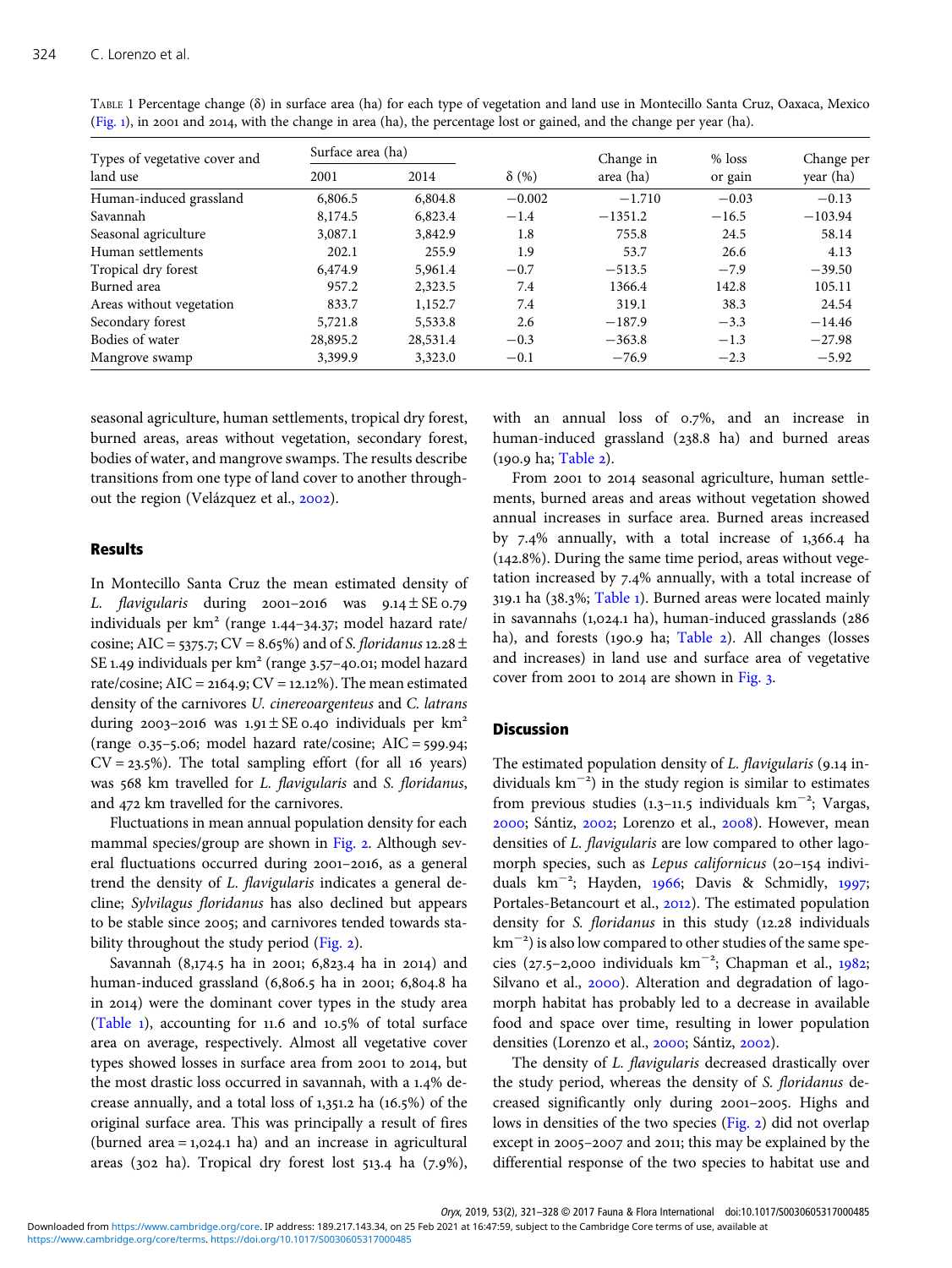|                      | Modified to:                       |                     |                                          |              |                                |                                          |               |                                        |                       |              |
|----------------------|------------------------------------|---------------------|------------------------------------------|--------------|--------------------------------|------------------------------------------|---------------|----------------------------------------|-----------------------|--------------|
|                      |                                    |                     |                                          | Human        |                                |                                          | Areas without |                                        |                       | Mangrove     |
|                      | grassland, ha (%)<br>Human-induced | Savannah,<br>ha (%) | culture, ha (%) ha (%)<br>Seasonal agri- | settlements, | Tropical dry<br>forest, ha (%) | Burned area, ha vegetation, ha<br>$(\%)$ | $(\%)$        | Secondary for-Bodies of<br>est, ha (%) | water, ha $(%)$ $(%)$ | swamp, ha    |
| Human-induced        |                                    |                     | 246.24 (3.6)                             | 1.98(0.03)   |                                | 286.02 (4.2)                             | 2.7 (0.04)    | (90.53(2.8))                           | 9.72(0.1)             |              |
| grassland            |                                    |                     |                                          |              |                                |                                          |               |                                        |                       |              |
| Savannah             | 1.25(0.1)                          |                     | 301.95 (3.7)                             |              | 8.82 (0.11)                    | 1024.11 (12.5)                           |               | 98.37 (1.2)                            |                       |              |
| Seasonal agriculture | 14.94 (0.5)                        |                     |                                          | 16.74 (0.54) | 1.08(0.03)                     | 10.44(0.3)                               |               | 384.75 (12.5)                          |                       |              |
| Human settlements    |                                    |                     |                                          |              |                                |                                          |               |                                        |                       |              |
| Tropical dry forest  | 238.77 (3.7)                       | 22.95 (0.4)         | 32.17 (1.3)                              |              |                                | 190.89 (2.9)                             |               | 46.17 (0.7)                            | 6.57(0.1)             |              |
| Burned area          | 88.11 (9.2)                        | 69.75 (7.3)         | 25.74 (2.7)                              |              | 64.08 (6.69)                   |                                          |               | 76.14 (8.0)                            |                       |              |
| Areas without        | 33.48 (4.0)                        |                     |                                          |              | 0.09(0.01)                     |                                          |               | 2.07 (0.2)                             | 70.02 (8.4)           |              |
| vegetation           |                                    |                     |                                          |              |                                |                                          |               |                                        |                       |              |
| Secondary forest     | 263.25 (4.6)                       | 0.63(0.01)          | 524.43 (9.2)                             | 15.93 (0.28) |                                | 178.74 (3.1)                             | 2.97 (0.05)   |                                        |                       |              |
| Bodies of water      | 23.76 (0.1)                        |                     | 3.24 (0.01)                              | 19.08 (0.07) |                                |                                          | 381.87 (1.3)  |                                        |                       | 22.14 (0.08) |
| Mangrove swamp       | 61.92(1.8)                         |                     |                                          |              |                                |                                          | 37.17 (1.1)   |                                        |                       |              |
|                      |                                    |                     |                                          |              |                                |                                          |               |                                        |                       |              |

TABLE 2 Change in area (ha) from one type of vegetation and land use to another in Montecillo, Oaxaca, Mexico (Fig. 1), during 2001-2014. ABLE 2 Change in area (ha) from one type of vegetation and land use to another in Montecillo, Oaxaca, Mexico [\(Fig.](#page-2-0) 1), during 2001-2014.

<span id="page-4-0"></span> $\mathbf{I}$  $\blacksquare$   $\overline{\phantom{a}}$ 

 $\mathbf{I}$ 

Oryx, 2019, 53(2), 321–328 © 2017 Fauna & Flora International doi:10.1017/S0030605317000485

[https://www.cambridge.org/core/terms.](https://www.cambridge.org/core/terms) <https://doi.org/10.1017/S0030605317000485> Downloaded from [https://www.cambridge.org/core.](https://www.cambridge.org/core) IP address: 189.217.143.34, on 25 Feb 2021 at 16:47:59, subject to the Cambridge Core terms of use, available at

Effects of land cover change in Mexico 325

food availability. Lepus flavigularis inhabits savannahs and human-induced grasslands (Lorenzo et al., 2006; Carrillo-Reyes et al., 2010; Sántiz et al., 2012) and feeds mainly on grasses (Lorenzo et al., 2011), whereas S. floridanus inhabits human-induced grasslands, tropical forests, and scrub-brush, feeding on herbaceous and woody plants (Chapman et al.,  $1980$ ; Chapman & Ceballos,  $1990$ ). It is likely that the two species avoid competing with each other.

The combined population density of the carnivores U. cinereoargenteus and C. latrans was stable over time. These species are adapted to a range of environments and can travel long distances in search of food, without excessive energy expenditure (Villa & Cervantes,  $2003$ ). In our study area, at least, they do not appear to be greatly affected by changes in land cover.

In the study area, burned areas, areas without vegetation, and human settlements increased in surface area from to 2014. Undisturbed land has been converted to agriculture, with an increase in surface area of  $755.8$  ha during this period. This land was initially planted with corn; however, as a result of changes in geographical and environmental conditions (sandy soil, drought and intense rainfall), cultivation of sorghum has increased since 2005 (Vargas, 2001; Lorenzo et al., 2006; Rioja-Paradela et al., 2012).

Savannahs and forests have increasingly been converted to pastures for livestock raising (Lorenzo et al., 2006; Rioja-Paradela et al., 2012), affecting the coverage and diversity of vegetation (Altesor et al., 2005). Trampling by cattle modifies the soil's physical properties, causing it to lose its capacity for water retention, thereby facilitating erosion (Drewry & Paton,  $2000$ ). It has been observed that the permanence of the height and cover of species of bunchgrass such as Muhlenbergia macroura and Jarava ichu benefits the presence and abundance of other threatened lagomorph species, such as the volcano rabbit Romerolagus diazi, because it provides refuge from potential predators and nesting (Hoth et al.,  $1987$ ; Rizo-Aguilar et al., 2015).

To manage grazing areas, residents of Montecillo Santa Cruz carry out prescribed burning, which consists of deliberately causing fires to promote regeneration of grasslands during the dry season. However, these fires frequently become uncontrolled, affecting large areas of land (Lorenzo et al., 2000, 2008; Vargas, 2000).

Changes in land use to accommodate agriculture, including prescribed burning, have been the main cause of destruction of large areas of savannah  $(16.5\%$  of the original surface area), which is the preferred habitat of L. flavigularis. This is a significant threat to this Endangered species, as lagomorphs are unable to quickly recolonize intensively burned areas (Meslow & Keith, 1968; Driessen, 1999; Salvatori et al., 2001). The time it takes for lagomorphs to recolonize these areas depends on how long it takes for habitat to recover its capacity to provide them with sufficient food and protection (Parker,  $1984$ ), and burning results in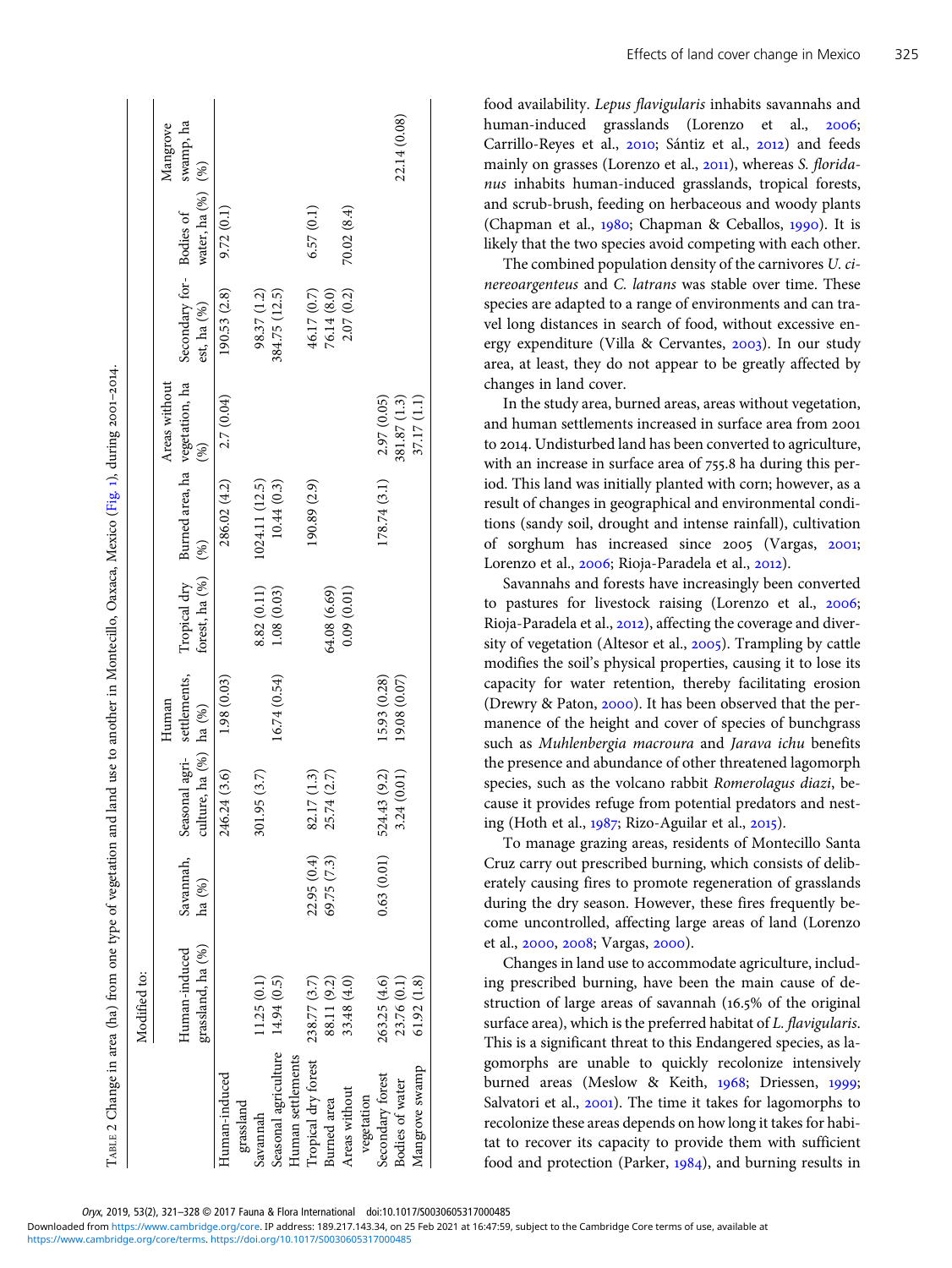<span id="page-5-0"></span>

temporary habitat fragmentation, which could affect population densities of several species (Fahrig & Paloheimo, 1988; Diffendorfer et al., 1995; Klok & De Roos, 1998). Our findings support this observation, as the population density of L. flavigularis decreased in 2014, when burned areas in-creased [\(Fig.](#page-2-0) 2). However, fires have had a positive effect on the abundance of R. diazi, as they maintain and promote new growth of the dominant zacaton bunchgrass, the main food source for this rabbit (Hunter & Cresswell,  $2015$ ). Additionally, the closing of the sand bar affects lagomorph population density. The sand bar closed in 2003 and 2010, and the following years the mean population density of L. flavigularis decreased (from 34.4 individuals  $km^{-2}$  in 2003 to 10.8 individuals km<sup>-2</sup> in 2004, and from 17.2 individuals km<sup> $-$ 2</sup> in 2008 to 2.5 individuals km<sup> $-$ 2</sup> in 2011). This process appears to be affecting survival of the species, although the sand bar remained open in 2015 and 2016 and the population recovered slightly.

### Conservation and management strategies

We offer several recommendations to conserve L. flavigularis and establish appropriate management strategies for grassland and savannah communities. (1) Grasses should be controlled annually by fire, taking care that fire does not spread beyond targeted areas. (2) Livestock-raising practices should be improved to avoid a negative impact on grasses; for example, by periodically rotating cattle among pastures to avoid overgrazing, thereby facilitating recovery of grasses to increase their vegetative cover and fodder productivity. () A programme of reproduction in semi-captivity in situ in protected enclosures should be developed. If successful, jackrabbits could be released and reintroduced into the



habitat. Such a programme could be certified as a Wildlife Use and Management Unit by the Department of the Environment and Natural Resources, to obtain legal use permits for a threatened mammal species, and economic support for programme development.  $(4)$  As part of the Wildlife Use and Management Unit a Communal Ecological Reserve could be established, to be administrated by community authorities, with universities playing a technical advisory role. Local protected areas have been shown to promote appropriation of territory by communities, and the patrimony of natural resources, and their management could be a viable method of conserving habitat and the Tehuantepec jackrabbit, as well as improving the quality of life of local residents. This could ensure the persistence of the Tehuantepec jackrabbit, with economic support from the government.

## Acknowledgements

We thank Miguel Aquino, Roberto Gutiérrez, Leyberto Gutiérrez, Juan Antonio, Julieta Vargas, Felipe Barragán, and the people of the municipality of San Francisco del Mar for their valuable help during fieldwork, Ann Greenberg for editorial support, and the families of Antonio Gutiérrez and Gutiérrez Vázquez for housing our crew. We thank El Colegio de la Frontera Sur, the Chicago Zoological Society, the Lincoln Park Zoo Neotropic Fund, and Mexico's Consejo Nacional de Ciencia y Tecnología, and Secretaría de Medio Ambiente y Recursos Naturales for funding this research. Recommendations and comments from Martin Fisher and an anonymous reviewer improved this article.

Oryx, 2019, 53(2), 321–328 © 2017 Fauna & Flora International doi:10.1017/S0030605317000485

[https://www.cambridge.org/core/terms.](https://www.cambridge.org/core/terms) <https://doi.org/10.1017/S0030605317000485> Downloaded from [https://www.cambridge.org/core.](https://www.cambridge.org/core) IP address: 189.217.143.34, on 25 Feb 2021 at 16:47:59, subject to the Cambridge Core terms of use, available at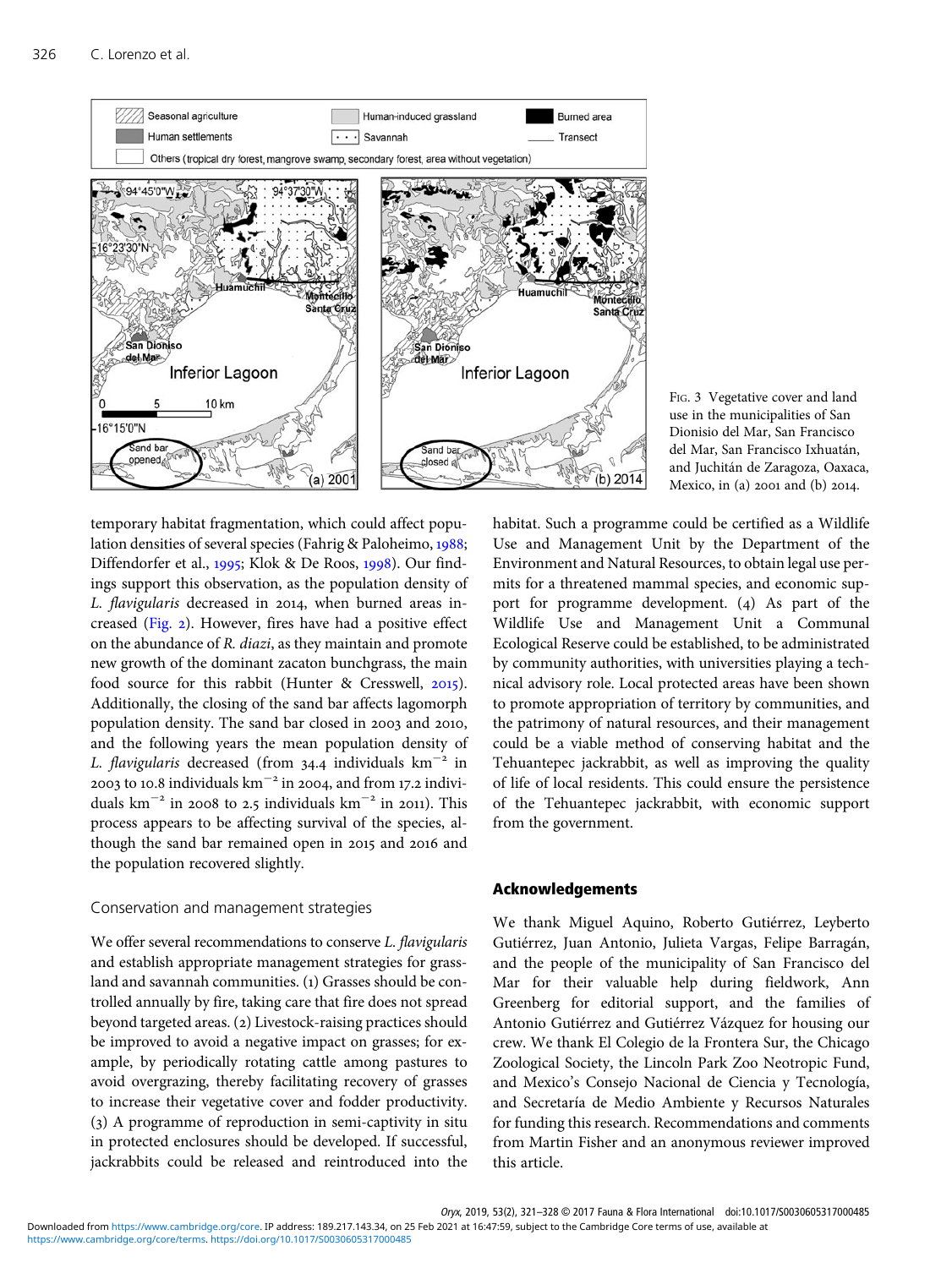#### <span id="page-6-0"></span>Author contributions

CL has provided funding for this study since 2001. She has monitored mammals in the field since 2001, and managed the mammal database. She supported the analysis of population density, and was the principal author. ECS has been monitoring mammals in the field since 2001. She managed the mammal database, reviewed satellite images and analysed changes in vegetation cover and land use, and assisted in writing the article. JBC has monitored mammals in the field since 2002. He managed the database, analysed density, and assisted in writing the article. DNG managed the database, analysed changes in vegetative cover and land use, and assisted in writing the article.

## References

- ALTESOR, A., OESTERHELD, M., LEONI, E., LEZAMA, F. & RODRÍGUEZ, C. (2005) Effect of grazing on community structure and productivity of a Uruguayan grassland. Plant Ecology, 179, 83-91.
- ANDERSON, S. & GAUNT, A. (1962) A classification of the white-sided jack rabbits of Mexico. American Museum Novitates, 2088,  $1-16$ .
- ARRIAGA, L. & GÓMEZ, L. (2004) Posibles efectos del cambio climático en algunos componentes de la biodiversidad de México. In Cambio Climático: una visión desde México (eds J. Martínez & A. Fernández), pp. 255-278. INE/SEMARNAT, Mexico.
- BAILEY, T. (2005) Peninsula Snowshoe Hares on the Decline. Kenai National Wildlife Refuge. Refuge Notebook. U.S. Fish and Wildlife Service, Alaska, USA.
- BENDER, D.J., CONTRERAS, T.A. & FAHRIG, L. (1998) Habitat loss and population decline: a meta-analysis of the patch size effect. Ecology, 79, 517-533.
- BOCCO, G.M., MENDOZA, E. & MASERA, O. (2001) La dinámica del cambio del uso del suelo en Michoacán. Una propuesta metodológica para el estudio de los procesos de deforestación. Boletín Investigaciones Geográficas, 44, 18-38.
- BUCKLAND, S.T., REXSTAD, E.A., MARQUES, T.A. & OEDEKOVEN, C.S. (2015) Distance Sampling: Methods and Applications. Springer, Heidelberg, Germany.
- CARRILLO-REYES, A., LORENZO, C., NARANJO, E.J., PANDO, M. & RIOJA, T. (2010) Home range dynamics of the Tehuantepec jackrabbit in Oaxaca, Mexico. Revista Mexicana de Biodiversidad, 81,  $143 - 151.$
- CERVANTES, F.A., LORENZO, C., FARÍAS, V. & VARGAS, J. (2008) Lepus flavigularis. In The IUCN Red List of Threatened Species 2008: e. T11790A3306162. [Http://dx.doi.org/](http://dx.doi.org/10.2305/IUCN.UK.2008.RLTS.T11790A3306162.en)10.2305/IUCN.UK.2008.RLTS. T11790A3306162.en [accessed 25 April 2017].
- CHAPMAN, J.A. & CEBALLOS, G. (1990) The cottontails. In Rabbits, Hares and Pikas, Status Survey and Conservation Action Plan (eds J. A. Chapman & J.E.C. Flux), pp. 95-110. IUCN/SSC Lagomorph Specialist Group, Oxford, UK.
- CHAPMAN, J.A., HOCKMAN, J. & EDWARDS, W. (1982) Cottontails (Sylvilagus floridanus) and allies. In Wild Mammals of North America (eds J.A. Chapman & G.A. Feldhamer), pp. 83-123. Johns Hopkins University Press, Baltimore, USA.
- CHAPMAN, J.A., HOCKMAN, J.G. & OJEDA, C.M.M. (1980) Sylvilagus floridanus. Mammalian Species, 136, 1-8.
- DANIEL, A., HOLECHEK, J., VALDEZ, R., TEMBO, A., SAIWANA, L., FUSCO, M. & CARDENAS, M. (1993) Jackrabbit densities on fair and good condition Chihuahuan desert range. Journal of Range Management, 46, 524-528.
- DAVIS, B. & SCHMIDLY, D.J. (1997) Black-tailed jackrabbit. In The Mammals of Texas – Online Edition. Texas Tech University. [Http://](http://www.nsrl.ttu.edu/tmot1/Default.htm) [www.nsrl.ttu.edu/tmot](http://www.nsrl.ttu.edu/tmot1/Default.htm)i/Default.htm [accessed 24 April 2017].
- DIFFENDORFER, J.E., GAINES, M.S. & HOLT, R.D. (1995) Habitat fragmentation and movements of three small mammals (Sigmodon, Microtus and Peromyscus). Ecology, 76, 827-839.
- DREWRY, J.J. & PATON, R.J. (2000) Effects of cattle treading and natural amelioration on soil physical properties and pasture under dairy farming in Southland, New Zealand. New Zealand Journal of Agricultural Research, 43, 377-386.
- DRIESSEN, M. (1999) Effects of fire on the broad-toothed mouse, Mastacomys fuscus, and other small mammals in buttongrass moorlands of western Tasmania – preliminary findings. Conference proceedings. Australian Bushfire Conference, Albury, Australia.
- ERLINGE, S., GÖRANSSON, G., HÖGSTEDT, G., JANSSON, G., LIBERG, O., LOMAN, J. et al. (1984) Can vertebrate predators regulate their prey? The American Naturalist,  $123$ ,  $125-133$ .
- FAHRIG, L. & PALOHEIMO, J. (1988) Determinants of local population size in patchy habitats. Theoretical Population Biology,  $34$ ,  $194-213$ .
- FAO (FOOD AND AGRICULTURE ORGANIZATION OF THE UNITED NATIONS) (1996) Forest resources assessment 1990. Survey of tropical forest cover and study of change processes. FAO Forestry Paper, 130. FAO, Rome, Italy.
- GARCÍA, E. (1988) Modificaciones al sistema de clasificación climática de Köppen (para adaptarlo a las condiciones de la República Mexicana). Instituto de Geografía, Universidad Nacional Autónoma México, Mexico City, Mexico.
- GONZÁLEZ, P.G., BRIONES-SALAS, M. & ALFARO, A.M. (2004) Integración del conocimiento faunístico del estado. In Biodiversidad de Oaxaca (eds A.J. García-Mendoza, M.J. Ordóñez & M. Briones-Salas), pp. 449-466. Instituto de Biología, UNAM-Fondo Oaxaqueño para la Conservación de la Naturaleza– World Wildlife Fund, Mexico.
- HAYDEN, P. (1966) Seasonal occurrence of jackrabbits on Jackass Flat, Nevada. The Journal of Wildlife Management, 30, 835-838.
- HOTH, J., VELAZQUEZ, A., ROMERO, F.J., LEON, L., ARANDA, M. & BELL, D.J. (1987) The volcano rabbit—a shrinking distribution and a threatened habitat. Oryx,  $21, 85-91$ .
- HUNTER, M. & CRESSWELL, W. (2015) Factors affecting the distribution and abundance of the Endangered volcano rabbit Romerolagus diazi on the Iztaccihuatl volcano, Mexico. Oryx, 49, 366-375.
- INEGI (INSTITUTO NACIONAL DE ESTADÍSTICA Y GEOGRAFÍA) (2005) Carta de uso actual del suelo y vegetación. Serie III, Mexico.
- INEGI (INSTITUTO NACIONAL DE ESTADÍSTICA Y GEOGRAFÍA) (2012) Guía para la interpretación de cartografía. Uso del suelo y vegetación. Escala 1:250000. Series IV. Mexico.
- KEITH, L. (1990) Dynamics of snowshoe hare populations. In Current Mammalogy (ed. H.H. Genoways), pp. 119-195. Plenum Press, New York, USA.
- KEITH, L.B. & WINDBERG, L.A. (1978) A demographic analysis of the snowshoe hare cycle. Wildlife Monographs, 58, 1-70.
- KLOK, C. & DE ROOS, A.M. (1998) Effects of habitat size and quality on equilibrium density and extinction time of Sorex araneus populations. Journal of Animal Ecology, 67, 195-209.
- LÓPEZ, J.A., LORENZO, C., BARRAGÁN, F. & BOLAÑOS, J. (2009) Mamíferos terrestres de la zona lagunar del Istmo de Tehuantepec, Oaxaca, México. Revista Mexicana de Biodiversidad, 80, 491-505.
- LÓPEZ-GRANADOS, E., MENDOZA, M. & ACOSTA, A. (2002) Cambio de cobertura vegetal y uso de la tierra. El caso de la cuenca endorreica del lago de Cuitzeo, Michoacán. Gaceta Ecológica, 64, 9-34.
- LORENZO, C., CERVANTES, F.A., BARRAGÁN, F. & VARGAS, J. (2006) New records of the endangered Tehuantepec jackrabbit (Lepus